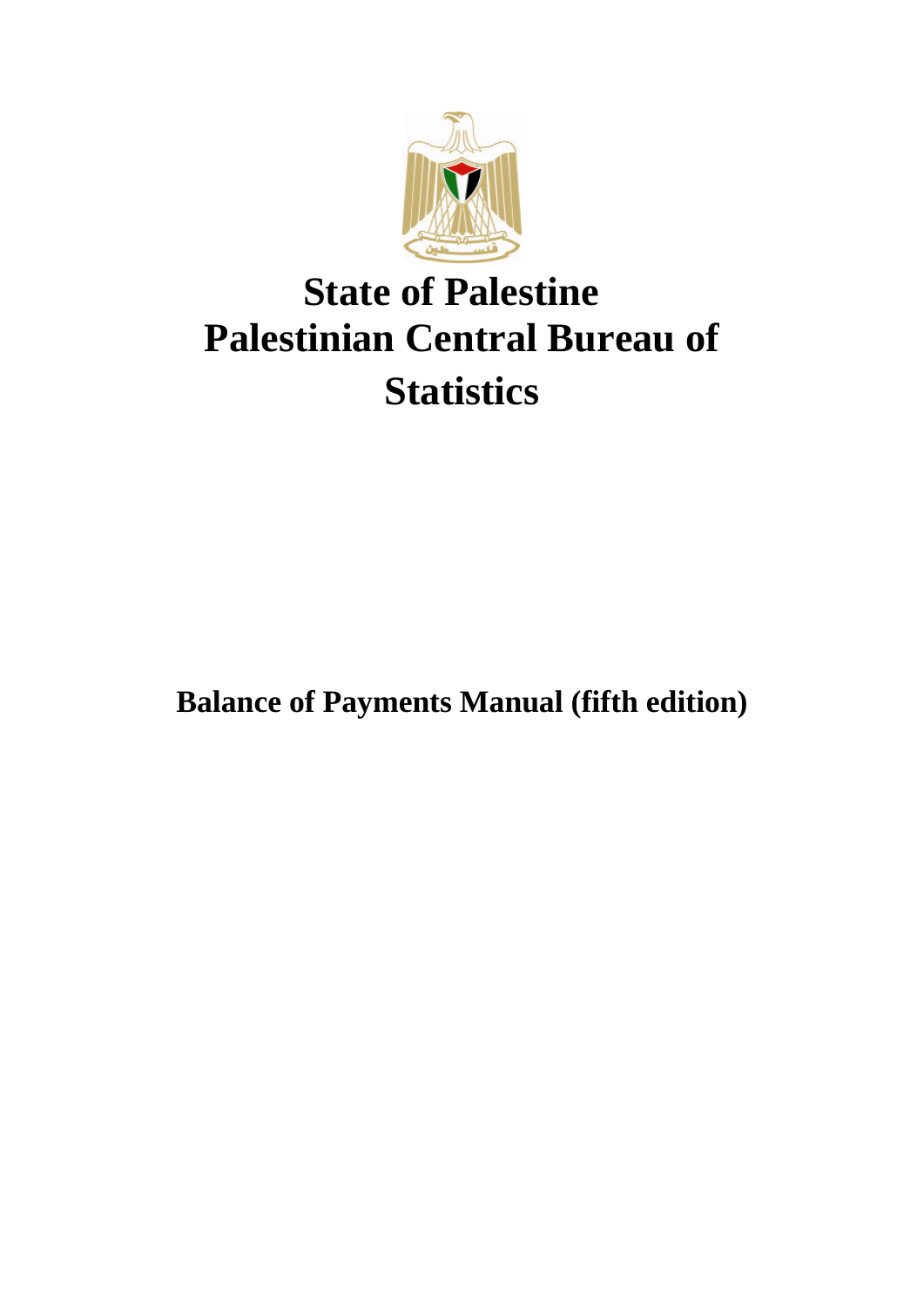| Code        | <b>Standard components</b>                    |
|-------------|-----------------------------------------------|
| 1.          | <b>CURRENT ACCOUNT</b>                        |
| 1.A         | <b>Goods and services</b>                     |
| 1.A.a       | Goods                                         |
| 1.A.a.1     | General merchandise                           |
| 1.A.a.2     | Goods for processing                          |
| 1.A.a.3     | Repairs on goods                              |
| 1.A.a.4     | Goods procured in ports by carriers           |
| 1.A.a.5     | Non-monetary gold                             |
| 1.A.b       | Services                                      |
| 1.A.b.1     | Transportation                                |
| 1.A.b.2     | Travel                                        |
| 1.A.b.3     | <b>Communications services</b>                |
| 1.A.b.4     | <b>Construction services</b>                  |
| 1.A.b.5     | Insurance services                            |
| 1.A.b.6     | <b>Financial services</b>                     |
| 1.A.b.7     | Computer and information services             |
| 1.A.b.8     | Royalties and license fees                    |
| 1.A.b.9     | Other business services                       |
| 1.A.b.10    | Personal, cultural, and recreational services |
| 1.A.b.11    | Government services, n.i.e.                   |
| 1.B         | Income                                        |
| 1.B.1       | Compensation of employees                     |
| 1.B.2       | Investment income                             |
| 1.B.2.1     | Direct investment                             |
| 1.B.2.1.1   | Income on equity                              |
| 1.B.2.1.1.1 | Dividends and distributed profits             |
| 1.B.2.1.1.2 | Reinvested earnings                           |
| 1.B.2.1.2   | Income on debt                                |
| 1.B.2.2     | Portfolio investment                          |
| 1.B.2.2.1   | Income on equity                              |
| 1.B.2.2.2   | Income on debt                                |
| 1.B.2.3     | Other investment (mainly interest income)     |
| 1.B.2.3.1   | <b>PMA</b>                                    |
| 1.B.2.3.2   | Government                                    |
| 1.B.2.3.3   | Other sectors                                 |
| 1.C         | <b>Current transfers</b>                      |
| 1.C.1       | General government                            |
| 1.C.1.1     | EF, grants for bop purposes                   |
| 1.C.1.2     | Others                                        |
| 1.C.2       | Other sectors                                 |
| 2.          | <b>CAPITAL AND FINANCIAL ACCOUNT</b>          |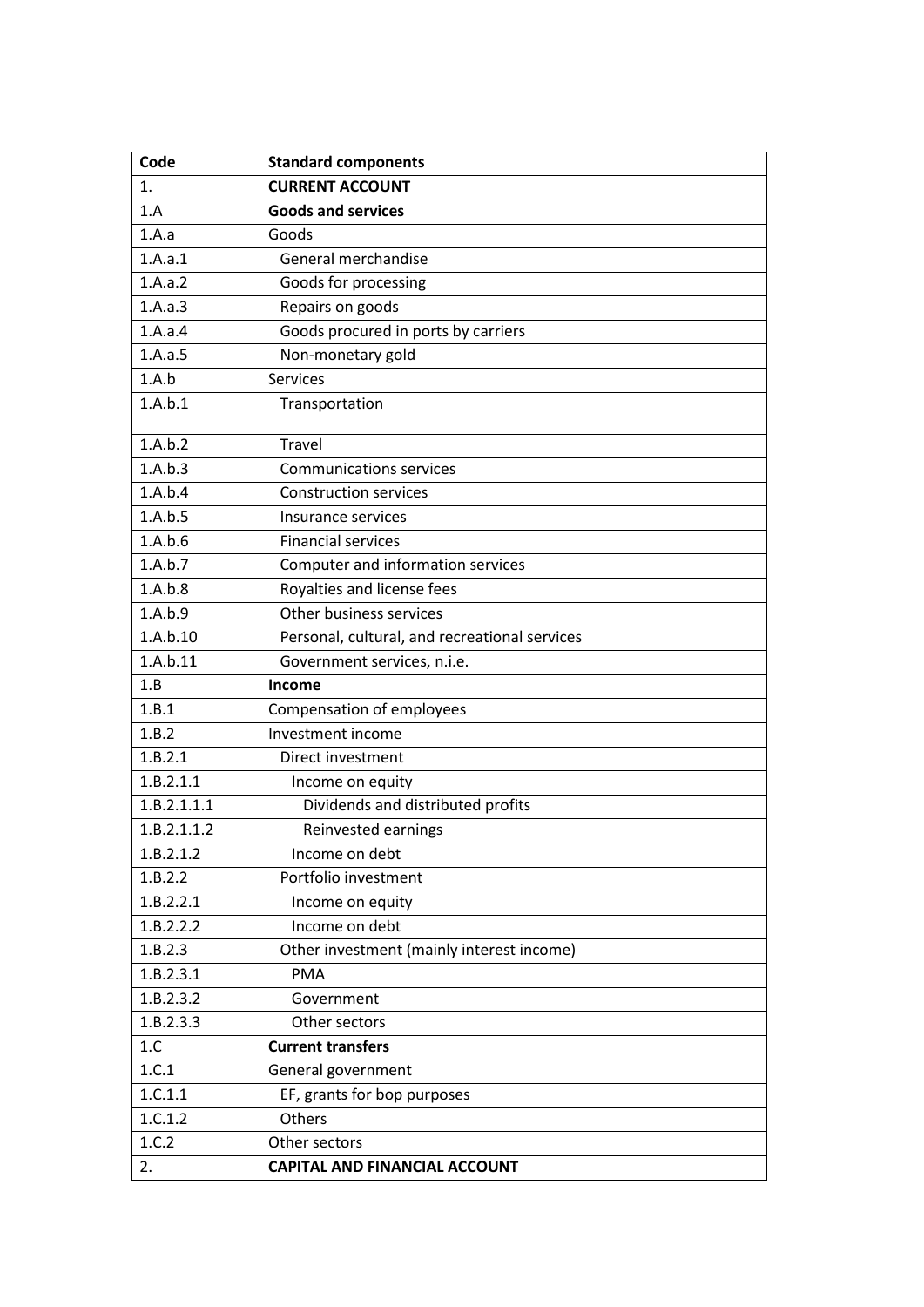| 2.A             | Capital account                                              |
|-----------------|--------------------------------------------------------------|
| 2.A.1           | Capital transfers                                            |
| 2.A.1.1         | General government                                           |
| 2.A.1.1.1       | EF, debt forgiveness                                         |
| 2.A.1.1.2       | Others                                                       |
| 2.A.1.2         | Other sectors                                                |
| 2.A.1.2.1       | Migrants' transfers                                          |
| 2.A.1.2.3       | Other                                                        |
| 2.A.2           | Acquisitions/disposals of non-produced, non-financial assets |
| 2.B             | <b>Financial account</b>                                     |
| 2.B.1           | Direct investment                                            |
| 2.B.1.1         | Abroad                                                       |
| 2.B.1.1.1       | Equity capital                                               |
| 2.B.1.1.1.1     | Claims on affiliated companies                               |
| 2.B.1.1.1.2     | Liabilities to affiliated companies                          |
| 2.B.1.1.2       | Reinvested earnings                                          |
| 2.B.1.1.3       | Other capital                                                |
| 2.B.1.1.3.1     | Claims on affiliated companies                               |
| 2.B.1.1.3.2     | Liabilities to affiliated companies                          |
| 2.B.1.2         | In Palestine                                                 |
| 2.B.1.2.1       | Equity capital                                               |
| 2.B.1.2.1.1     | Claims on direct investors                                   |
| 2.B.1.2.1.2     | Liabilities to direct investors                              |
| 2.B.1.2.2       | Reinvested earnings                                          |
| 2.B.1.2.3       | Other capital                                                |
| 2.B.1.2.3.1     | Claims on direct investors                                   |
| 2.B.1.2.3.2     | Liabilities to direct investors                              |
| 2.B.2           | Portfolio investment                                         |
| 2.B.2.1         | Assets                                                       |
| 2.B.2.1.1       | <b>Equity securities</b>                                     |
| 2.B.2.1.2       | Debt securities                                              |
| 2.B.2.1.2.1     | Bonds and notes                                              |
| 2.B.2.1.2.2     | Money market instruments                                     |
| 2.B.2.1.2.3     | <b>Financial derivatives</b>                                 |
| 2.B.2.2         | Liabilities                                                  |
| 2.B.2.2.1       | <b>Equity securities</b>                                     |
| 2.B.2.2.2       | Debt securities                                              |
| 2.B.2.2.2.1     | Bonds and notes                                              |
| 2.B.2.2.2.1.E.F | EF, debt/bond swaps                                          |
| 2.B.2.2.2.1.1   | <b>PMA</b>                                                   |
| 2.B.2.2.2.1.1.L | Long term                                                    |
| 2.B.2.2.2.1.1.S | Short term                                                   |
| 2.B.2.2.2.1.3   | <b>Banks</b>                                                 |
| 2.B.2.2.2.1.4   | Other sectors                                                |
| 2.B.2.2.2.1.3.L | Long term                                                    |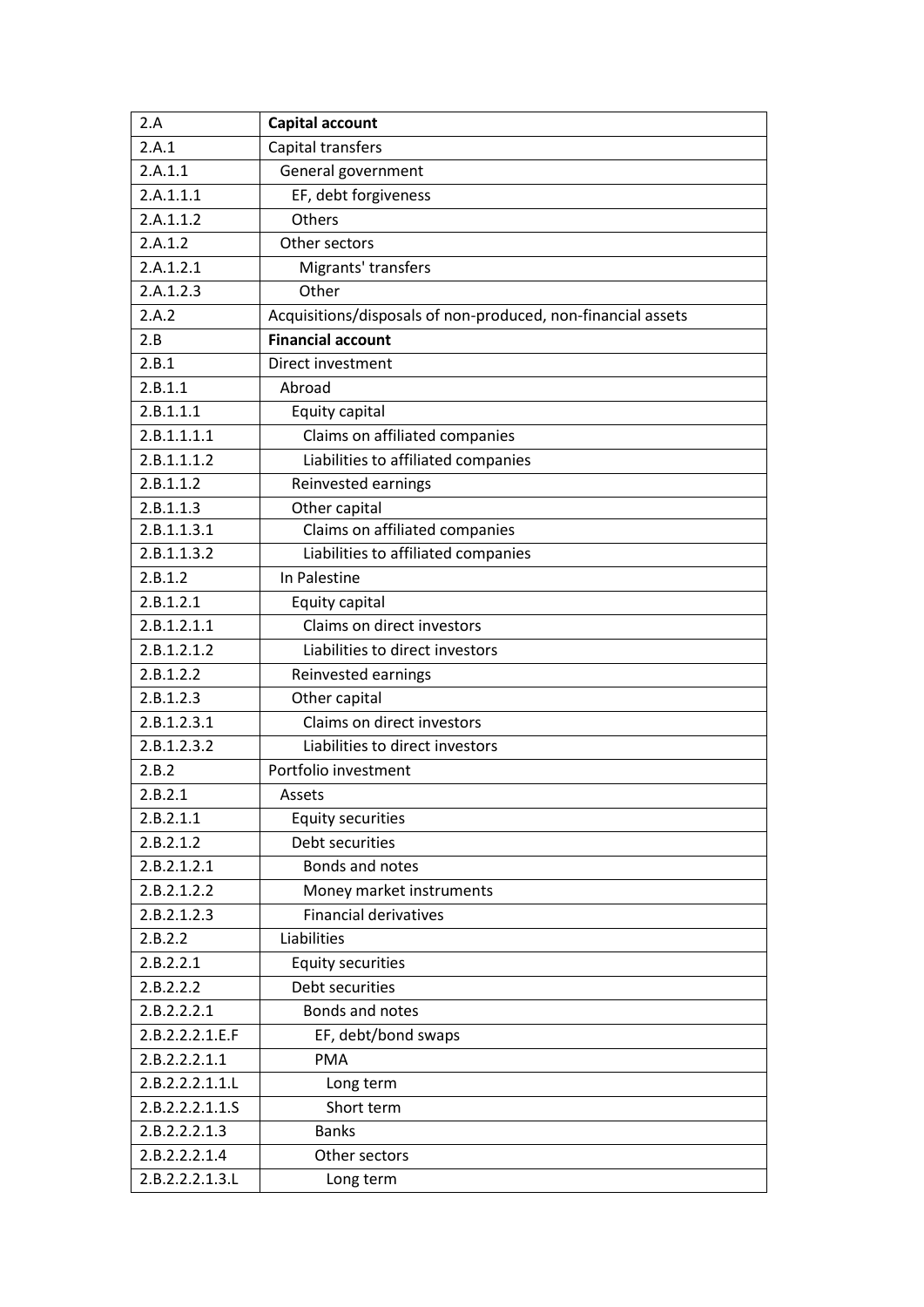| 2.B.2.2.2.1.3.S | Short term                   |
|-----------------|------------------------------|
| 2.B.2.2.2.2     | Money market instruments     |
| 2.B.2.2.2.2.1   | <b>PMA</b>                   |
| 2.B.2.2.2.2.1.L | Long term                    |
| 2.B.2.2.2.2.1.S | Short term                   |
| 2.B.2.2.2.2.3   | <b>Banks</b>                 |
| 2.B.2.2.2.2.3.L | Long term                    |
| 2.B.2.2.2.2.4.S | Short term                   |
| 2.B.2.2.2.2.4   | Other sectors                |
| 2.B.2.2.2.2.4.L | Long term                    |
| 2.B.2.2.2.2.4.S | Short term                   |
| 2.B.2.2.2.3     | <b>Financial derivatives</b> |
| 2.B.2.2.2.3.1   | <b>Banks</b>                 |
| 2.B.2.2.2.3.2   | Other sectors                |
| 2.B.3           | Other investment             |
| 2.B.3.1         | Assets                       |
| 2.B.3.1.1       | <b>Trade Credits</b>         |
| 2.B.3.1.1.2     | Other sectors                |
| 2.B.3.1.2       | Loans                        |
| 2.B.3.1.2.1     | The PMA                      |
| 2.B.3.1.2.1.1   | Long term                    |
| 2.B.3.1.2.1.2   | Short term                   |
| 2.B.3.1.2.2     | General government           |
| 2.B.3.1.2.2.1   | Long term                    |
| 2.B.3.1.2.2.2   | Short term                   |
| 2.B.3.1.2.3     | <b>Banks</b>                 |
| 2.B.3.1.2.3.1   | Long term                    |
| 2.B.3.1.2.3.2   | Short term                   |
| 2.B.3.1.2.4     | Other sectors                |
| 2.B.3.1.2.4.1   | Long term                    |
| 2.B.3.1.2.4.2   | Short term                   |
| 2.B.3.1.3       | <b>Currency and deposits</b> |
| 2.B.3.1.3.3     | <b>Banks</b>                 |
| 2.B.3.1.3.4     | Other sectors                |
| 2.B.3.1.4       | Other assets                 |
| 2.B.3.1.4.3     | <b>Banks</b>                 |
| 2.B.3.1.4.3.1   | Long term                    |
| 2.B.3.1.4.3.2   | Short term                   |
| 2.B.3.1.4.4     | Other sectors                |
| 2.B.3.1.4.4.1   | Long term                    |
| 2.B.3.1.4.4.2   | Short term                   |
| 2.B.3.2         | Liabilities                  |
| 2.B.3.2.1       | Trade credit                 |
| 2.B.3.2.2       | Loans                        |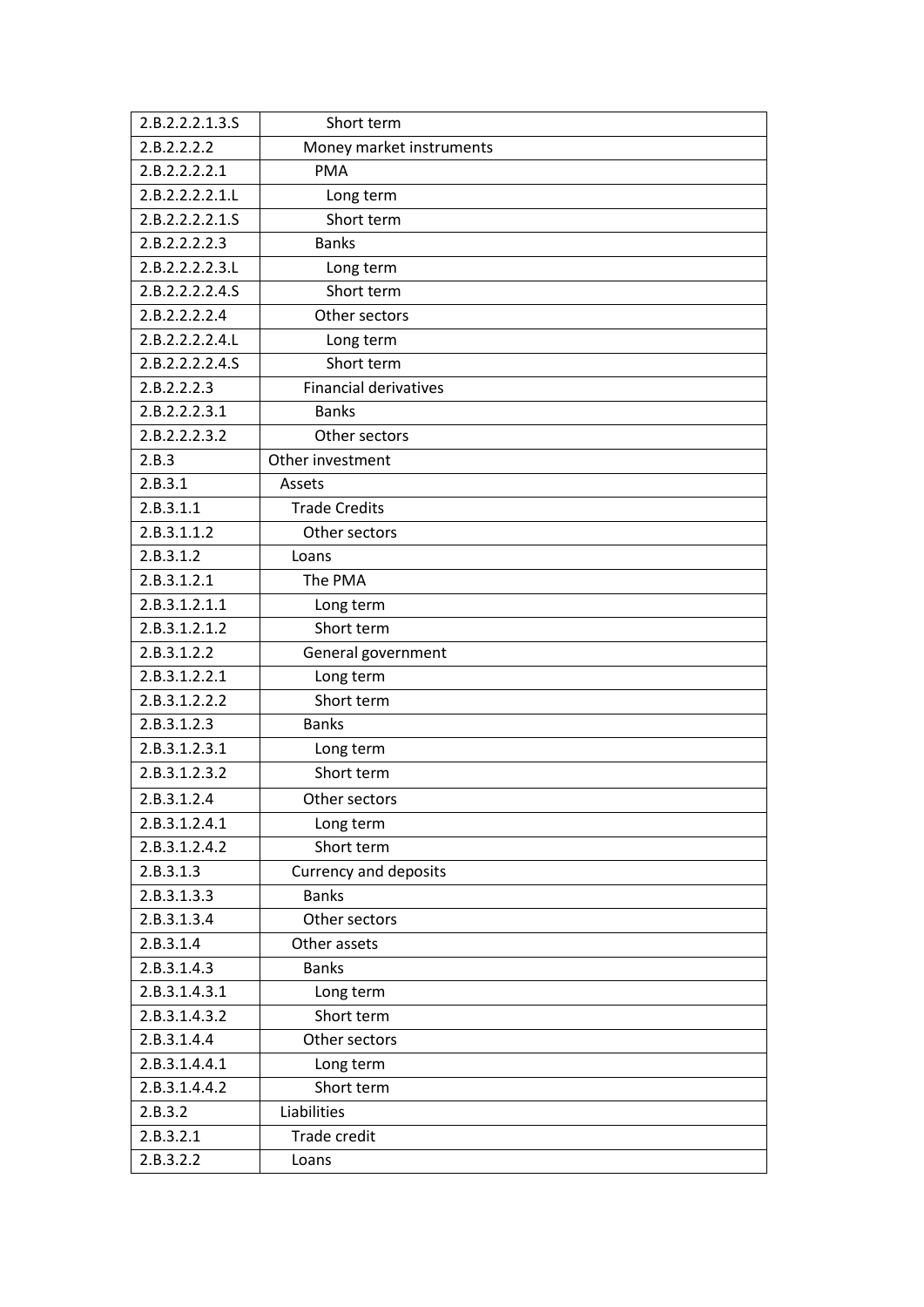| 2.B.3.2.2.1       | <b>PMA</b>                                 |
|-------------------|--------------------------------------------|
| 2.B.3.2.2.1.E.F.1 | EF, use of Fund credit                     |
| 2.B.3.2.2.1.E.F.2 | EF, other borrowing for bop purposes       |
| 2.B.3.2.2.1.L     | Other long term                            |
| 2.B.3.2.2.1.S     | Short term                                 |
| 2.B.3.2.2.2       | General government                         |
| 2.B.3.2.2.2.E.F   | EF, debt rescheduling                      |
|                   | Corresponding debit entry for debt forgiv. |
|                   | Corresponding debit entry for debt resch.  |
| 2.B.3.2.2.4       | Other loans                                |
| 2.B.3.2.2.3       | <b>Banks</b>                               |
| 2.B.3.2.2.3.1     | Long term                                  |
| 2.B.3.2.2.3.2     | Short term                                 |
| 2.B.3.2.2.4       | Other sectors                              |
| 2.B.3.2.3         | <b>Currency and deposits</b>               |
| 2.B.3.2.3.1       | <b>PMA</b>                                 |
| 2.B.3.2.3.2       | <b>Banks</b>                               |
| 2.B.3.2.3.3       | Other sectors                              |
| 2.B.3.2.4         | <b>Other liabilities</b>                   |
| 2.B.3.2.4.1       | <b>PMA</b>                                 |
| 2.B.3.2.4.1.1     | Long term                                  |
| 2.B.3.2.4.1.2     | Short term                                 |
| 2.B.3.2.4.2       | General government                         |
| 2.B.3.2.4.2.E.F   | EF, arrears                                |
| 2.B.3.2.4.2.O.S   | Other "other liabilitities"                |
| 2.B.3.2.4.3       | <b>Banks</b>                               |
| 2.B.3.2.4.3.1     | Long term                                  |
| 2.B.3.2.4.3.2     | Short term                                 |
| 2.B.3.2.4.4       | Other sectors                              |
| 2.B.3.2.4.4.1     | Long term                                  |
| 2.B.3.2.4.4.2     | Short term                                 |
| 2.B.4             | Reserve assets                             |
| 2.B.4.1           | Monetary gold                              |
| 2.B.4.2           | Special drawing rights                     |
| 2.B.4.3           | Reserve position in the IMF                |
| 2.B.4.4           | Foreign exchange                           |
| 2.B.4.4.1         | <b>Currency and deposits</b>               |
| 2.B.4.4.1.1       | With monetary authorities                  |
| 2.B.4.4.1.2       | With banks                                 |
| 2.B.4.4.2         | <b>Securities</b>                          |
| 2.B.4.4.2.1       | Equities                                   |
| 2.B.4.4.2.1.L     | Long term                                  |
| 2.B.4.4.2.1.S     | Short term                                 |
| 2.B.4.4.2.2       | Bonds and notes                            |